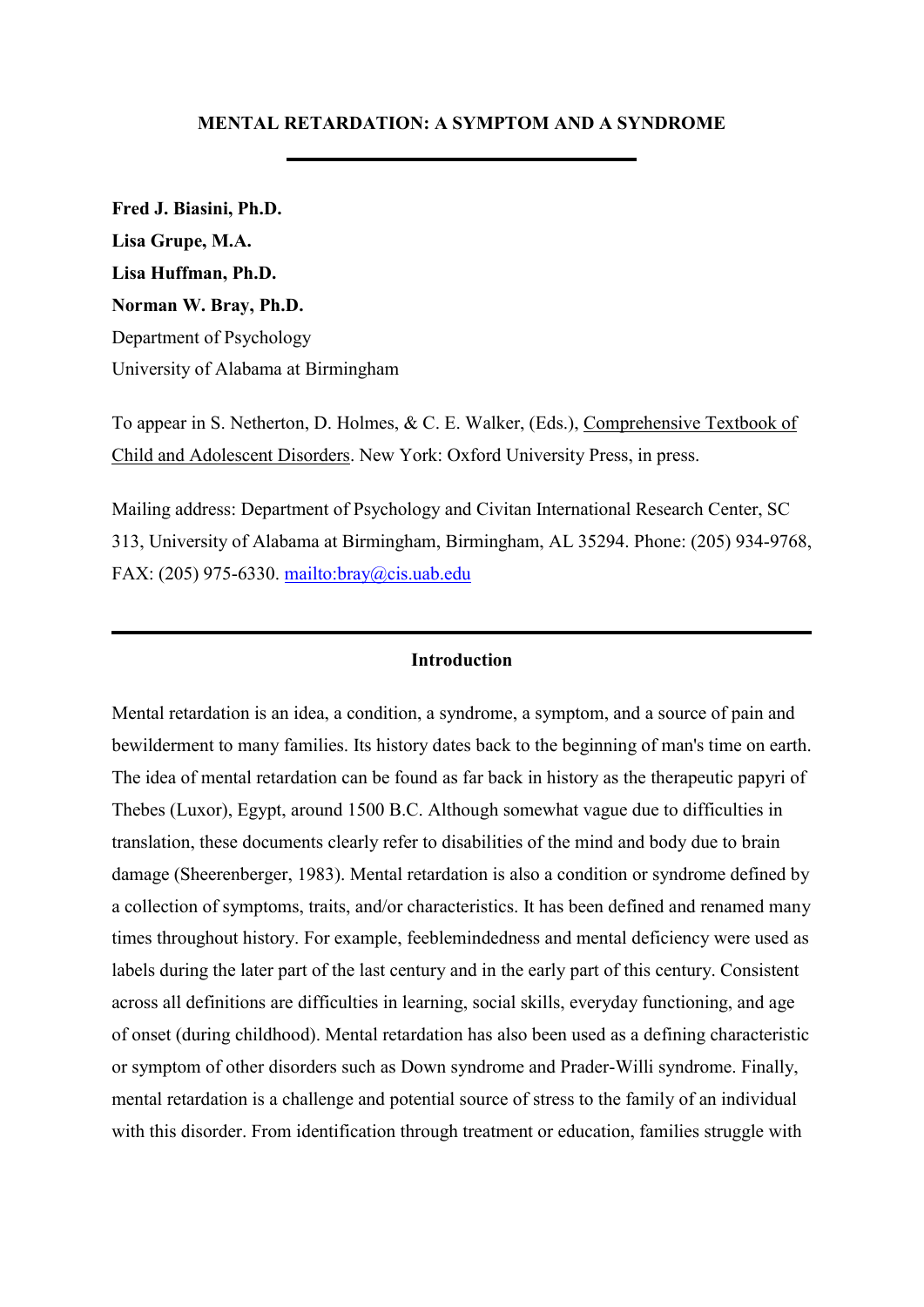questions about cause and prognosis, as well as guilt, a sense of loss, and disillusionment about the future.

The objective of this chapter is to provide the reader with an overview of mental retardation, a developmental disability with a long and sometimes controversial history. Following a brief historical overview, the current diagnostic criteria, epidemiological information and the status of dual diagnosis will be presented. Comprehensive assessment and common interventions will also be reviewed in some detail.

## Historical Perspective

The plight of individuals with developmental disabilities has been dependent on the customs and beliefs of the era and the culture or locale. In ancient Greece and Rome, infanticide was a common practice. In Sparta, for example, neonates were examined by a state council of inspectors. If they suspected that the child was defective, the infant was thrown from a cliff to its death. By the second century A.D. individuals with disabilities, including children, who lived in the Roman Empire were frequently sold to be used for entertainment or amusement. The dawning of Christianity led to a decline in these barbaric practices and a movement toward care for the less fortunate; in fact, all of the early religious leaders, Jesus, Buddha, Mohammed, and Confucius, advocated human treatment for the mentally retarded, developmentally disabled, or infirmed (Sheerenberger, 1983).

During the Middle ages (476 - 1799 A.D.) the status and care of individuals with mental retardation varied greatly. Although more human practices evolved (i.e., decreases in infanticide and the establishment of foundling homes), many children were sold into slavery, abandoned, or left out in the cold. Toward the end of this era, in 1690, John Locke published his famous work entitled *An Essay Concerning Human Understanding*. Locke believed that an individual was born without innate ideas. The mind is a tabula rasa, a blank slate. This would profoundly influence the care and training provided to individuals with mental retardation. He also was the first to distinguish between mental retardation and mental illness; "Herein seems to lie the difference between idiots and madmen, that madmen put wrong ideas together and reason from them, but idiots make very few or no propositions and reason scarce at all (Doll, 1962 p. 23)."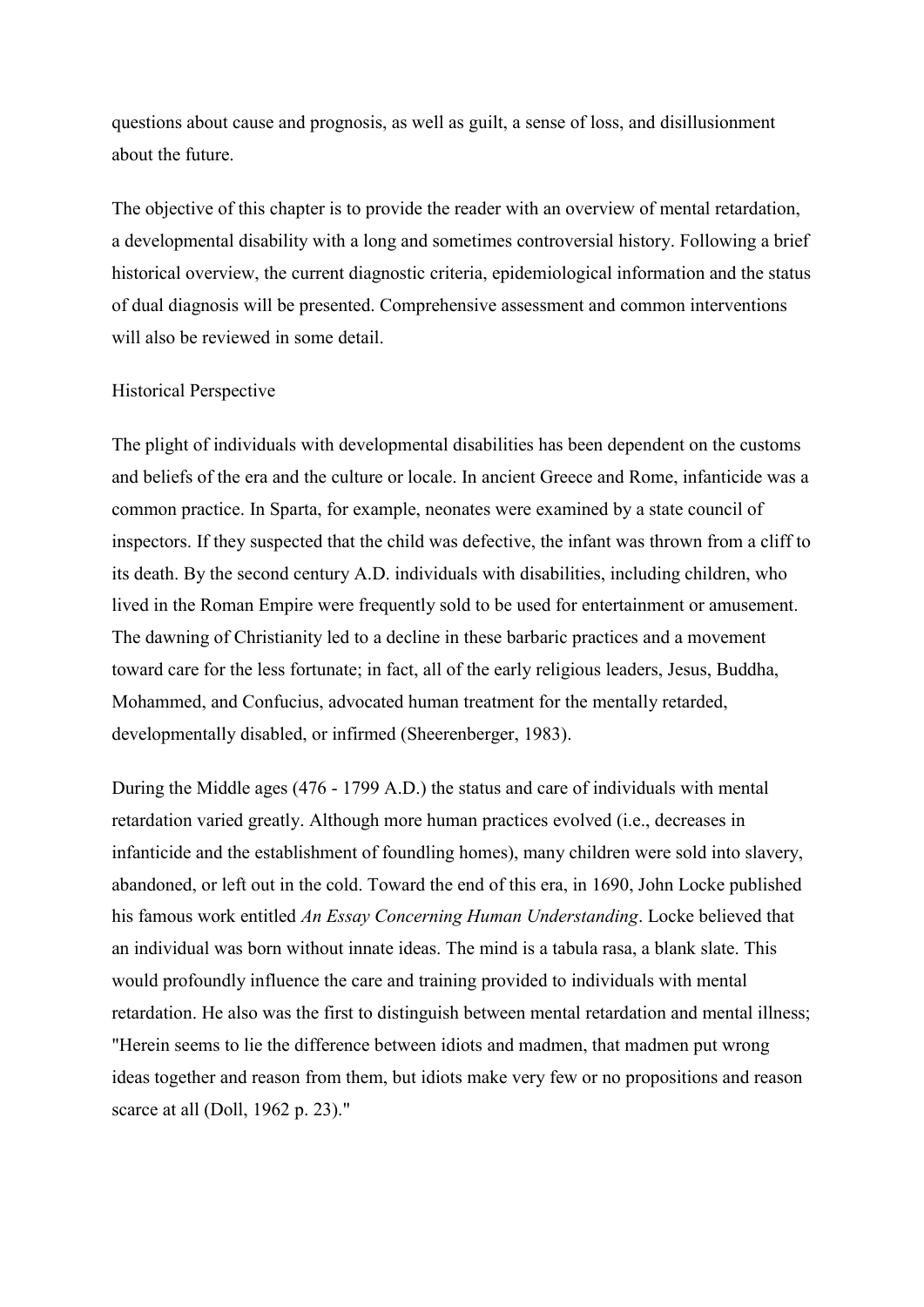A cornerstone event in the evolution of the care and treatment of the mentally retarded was the work of physician Jean-Marc-Gaspard Itard (Sheerenberger, 1983) who was hired in 1800 by the Director of the National Institutes for Deaf-Mutes in France to work with a boy named Victor. Victor, a young boy, had apparently lived his whole life in the woods of south central France and, after being captured and escaping several times, fled to the mountains of Aveyron. At about age 12, he was captured once again and sent to an orphanage, found to be deaf and mute, and moved to the Institute for Deaf-Mutes.

Based on the work of Locke and Condillac who emphasized the importance of learning through the senses, Itard developed a broad educational program for Victor to develop his senses, intellect, and emotions. After 5 years of training, Victor continued to have significant difficulties in language and social interaction though he acquired more skills and knowledge than many of Itard's contemporaries believed possible. Itard's educational approach became widely accepted and used in the education of the deaf. Near the end of his life, Itard had the opportunity to educate a group of children who were mentally retarded. He did not personally direct the education of these children, but supervised the work of Edouard Seguin (Sheerenberger, 1983). Seguin developed a comprehensive approach to the education of children with mental retardation, known as the Physiological Method (Sheerenberger, 1983). Assuming a direct relationship between the senses and cognition, his approach began with sensory training including vision, hearing, taste, smell, and eye-hand coordination. The curriculum extended from developing basic self-care skills to vocational education with an emphasis on perception, coordination, imitation, positive reinforcement, memory, and generalization. In 1850, Seguin moved to the United States and became a driving force in the education of individuals with mental retardation. In 1876, he founded what would become the American Association on Metal Retardation. Many of Seguin's techniques have been modified and are still in use today.

Over the next 50 years, two key developments occurred in the United States: residential training schools were established in most states (19 state operated and 9 privately operated) by 1892, and the newly developed test of intelligence developed by Binet was translated in 1908 by Henry Goddard, Director of Research at the training school in Vineland, New Jersey. Goddard published an American version of the test in 1910. In 1935, Edgar Doll developed the Vineland Social Maturity Scale to assess the daily living skills/adaptive behavior of individuals suspected of having mental retardation. Psychologists and educators now believed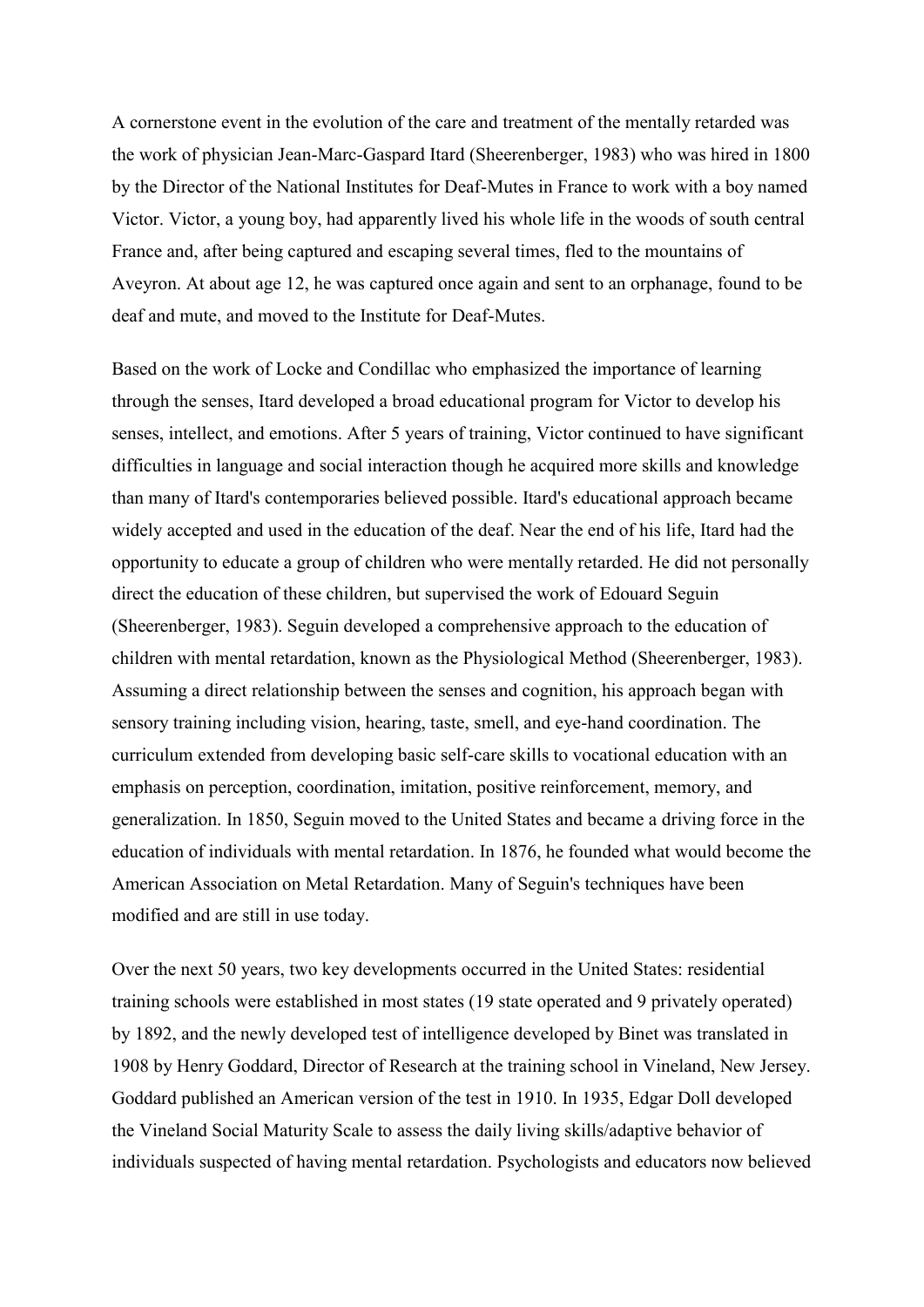that it was possible to determine who had mental retardation and provide them with appropriate training in the residential training schools.

During the early part of the 20th century, residential training schools proliferated and individuals with mental retardation were enrolled. This was influenced by the availability of tests (primarily IQ) to diagnose mental retardation and the belief that, with proper training, individuals with mental retardation could be "cured". When training schools were unable to "cure" mental retardation, they became overcrowded and many of the students were moved back into society where the focus of education began to change to special education classes in the community. The training schools, which were initially more educational in nature, became custodial living centers.

As a result of the disillusionment with residential treatment, advocacy groups, such as the National Association of Retarded Citizens and the President's Commission on Mental Retardation, were established in the 1950's through the 1970's. The Wyatt-Stickney federal court action, in the 1970's, was a landmark class action suit in Alabama establishing the right to treatment of individuals living in residential facilities. Purely custodial care was no longer acceptable. Concurrent with this case, the United States Congress passed the Education for the Handicapped Act in 1975, now titled the Individuals with Disabilities Education Act. This Act guaranteed the appropriate education of all children with mental retardation and developmental disabilities, from school age through 21 years of age. This law was amended in 1986 to guarantee educational services to children with disabilities age 3 through 21 and provided incentives for states to develop infant and toddler service delivery systems. Today, most states guarantee intervention services to children with disabilities between birth and 21 years of age.

Definition/Diagnosis/Classification.

According to Sheerenberger (1983), the elements of the definition of mental retardation were well accepted in the United States by 1900. These included: onset in childhood, significant intellectual or cognitive limitations, and an inability to adapt to the demands of everyday life. An early classification scheme proposed by the American Association on Mental Deficiency (Retardation), in 1910 referred to individuals with mental retardation as feeble-minded, meaning that their development was halted at an early age or was in some way inadequate making it difficult to keep pace with peers and manage their daily lives independently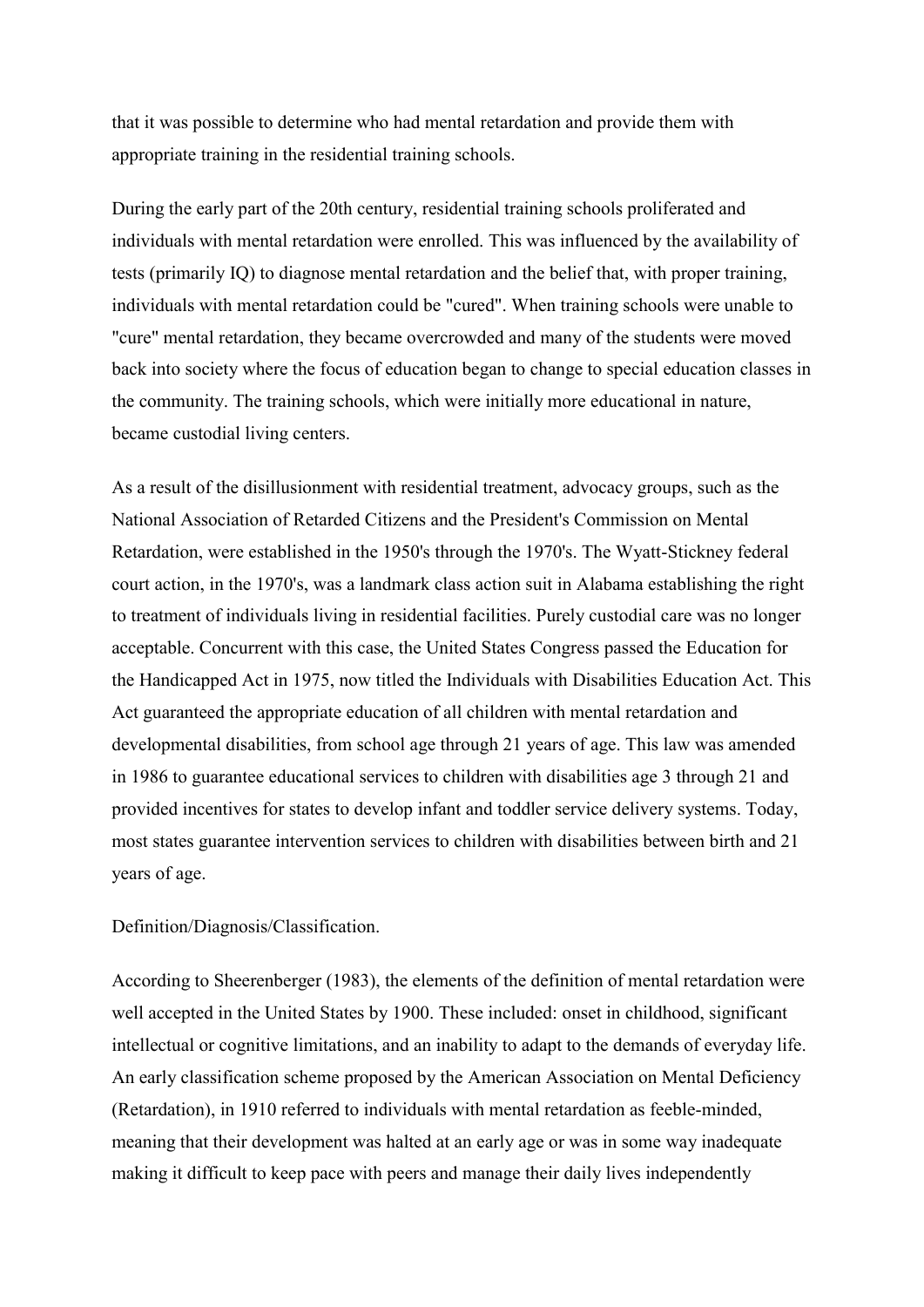(Committee on Classification, 1910). Three levels of impairment were identified: *idiot*, individuals whose development is arrested at the level of a 2 year old; *imbecile*, individuals whose development is equivalent to that of a 2 to 7 year old at maturity; and *moron*, individuals whose mental development is equivalent to that of a 7 to 12 year old at maturity.

Over the next 30 years, the definitions of mental retardation focused on one of three aspects of development: the inability to learn to perform common acts, deficits or delays in social development/competence, or low IQ (Yepsen, 1941). An example of a definition based on social competence was proposed by Edgar Doll who proposed that mental retardation referred to "social incompetence, due to mental subnormality, which has been developmentally arrested, which obtains at maturity, is of constitutional origin, and which is essentially incurable" (Doll, 1936 p. 38). Fred Kuhlman, who was highly influential in the early development of intelligence tests in the United States, believed mental retardation was "a mental condition resulting from a subnormal rate of development of some or all mental functions" (Kuhlman, 1941 p. 213).

As a result of the conflicting views and definitions of mental retardation, a growing number of labels used to refer to individuals with mental retardation, and a change in emphasis from a genetic or constitutional focus to a desire for a function-based definition, the American Association on Mental Deficiency (Retardation) proposed and adopted a three part definition in 1959. "Mental retardation refers to subaverage general intellectual functioning which originates in the developmental period and is associated with impairment in adaptive behavior" (Heber, 1961). Although this definition included the three components of low IQ (<85), impaired adaptive behavior, and origination before age 16, only IQ and age of onset were measurable with the existing psychometric techniques. Deficits in adaptive behavior were generally based on subjective interpretations by individual evaluators even though the Vineland Social Maturity Scale was available (Sheerenberger, 1983).

In addition to the revised definition, a five level classification scheme was introduced replacing the previous three level system which had acquired a very negative connotation. The generic terms of borderline (IQ 67-83), mild (IQ 50-66), moderate (IQ 3-49), severe (16- 32), and profound (IQ <16) were adopted.

Due to concern about the over or misidentification of mental retardation, particularly in minority populations, the definition was revised in 1973 (Grossman, 1973) eliminating the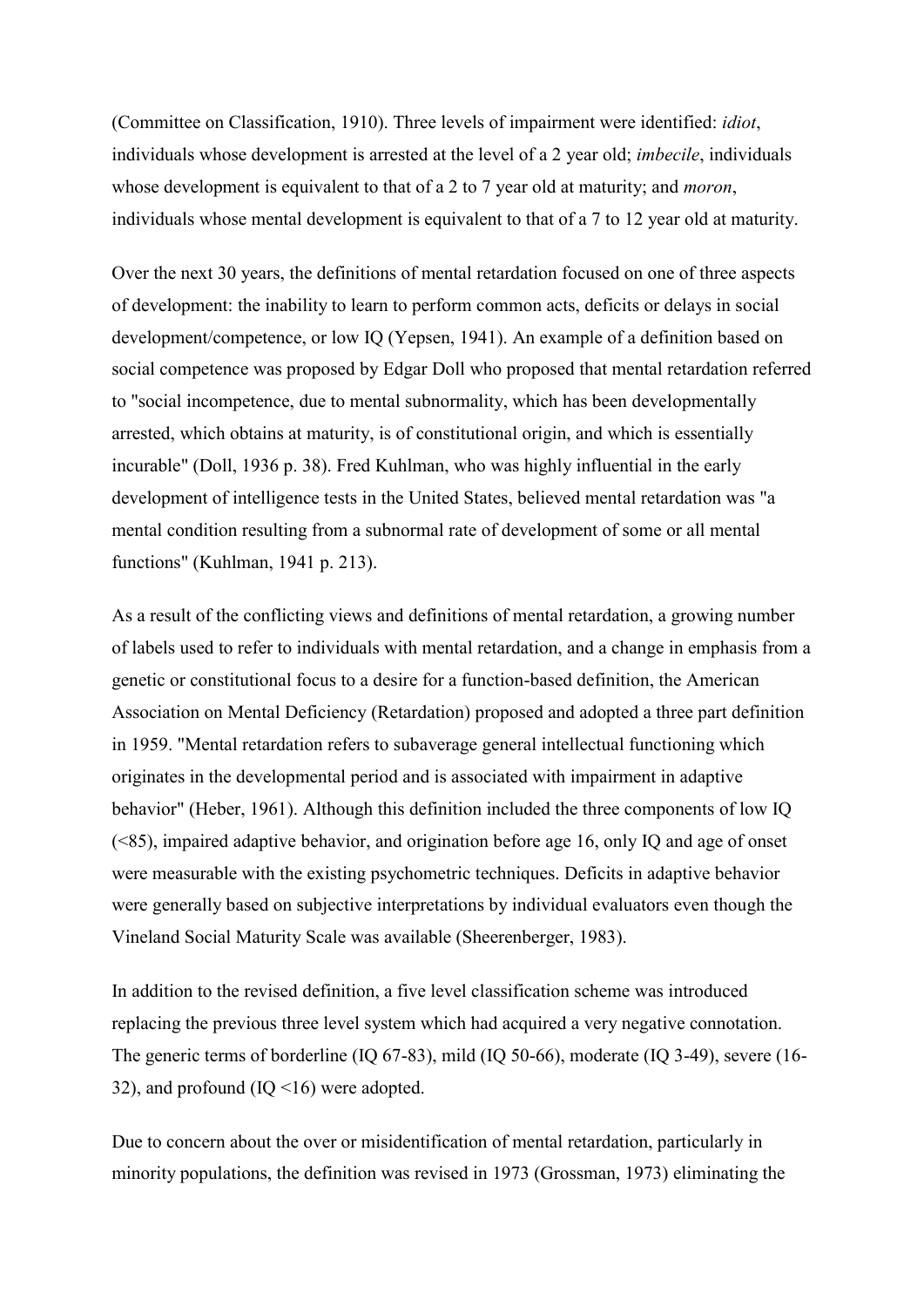borderline classification from the interpretation of significant, subaverage, general intellectual functioning. The upper IQ boundary changed from  $\leq 85$  to  $\leq 70$ . This change significantly reduced the number of individuals who were previously identified as mentally retarded impacting the eligibility criteria for special school services and governmental supports. Many children who might have benefitted from special assistance were now ineligible for such help. A 1977 revision (Grossman, 1977) modified the upper IQ limit to 70 - 75 to account for measurement error. IQ performance resulting in scores of 71 through 75 were only consistent with mental retardation when significant deficits in adaptive behavior were present.

The most recent change in the definition of mental retardation was adopted in 1992 by the American Association on Mental Retardation. "Mental retardation refers to substantial limitations in present functioning. It is characterized by significantly subaverage intellectual functioning, existing concurrently with related limitations in two or more of the following applicable adaptive skill areas: communication, self-care, home living, social skills, community use, self-direction, health and safety, functional academics, leisure, and work. Mental retardation manifests before age 18" (American Association on Mental Retardation, 1992). On the surface, this latest definition does not appear much different than its recent predecessors. However, the focus on the functional status of the individual with mental retardation is much more delineated and critical in this definition. There is also a focus on the impact of environmental influences on adaptive skills development that was absent in previous definitions. Finally, this revision eliminated the severity level classification scheme in favor of one that addresses the type and intensity of support needed: intermittent, limited, extensive, or pervasive. Practically, a child under age 18 must have an IQ < 75 and deficits in at least 2 of the adaptive behavior domains indicated in the definition to obtain a diagnosis of mental retardation.

**Educational Classifications**. While the medical and psychosocial communities were developing an acceptable definition and classification system, the educational community adopted their own system of classification. Their three level system separated school age children with mental retardation into three groups based on predicted ability to learn (Kirk, Karnes, & Kirk, 1955). Children who were *educable* could learn simple academic skills but not progress above fourth grade level. Children who were believed to be *trainable* could learn to care for their daily needs but very few academic skills. Children who appeared to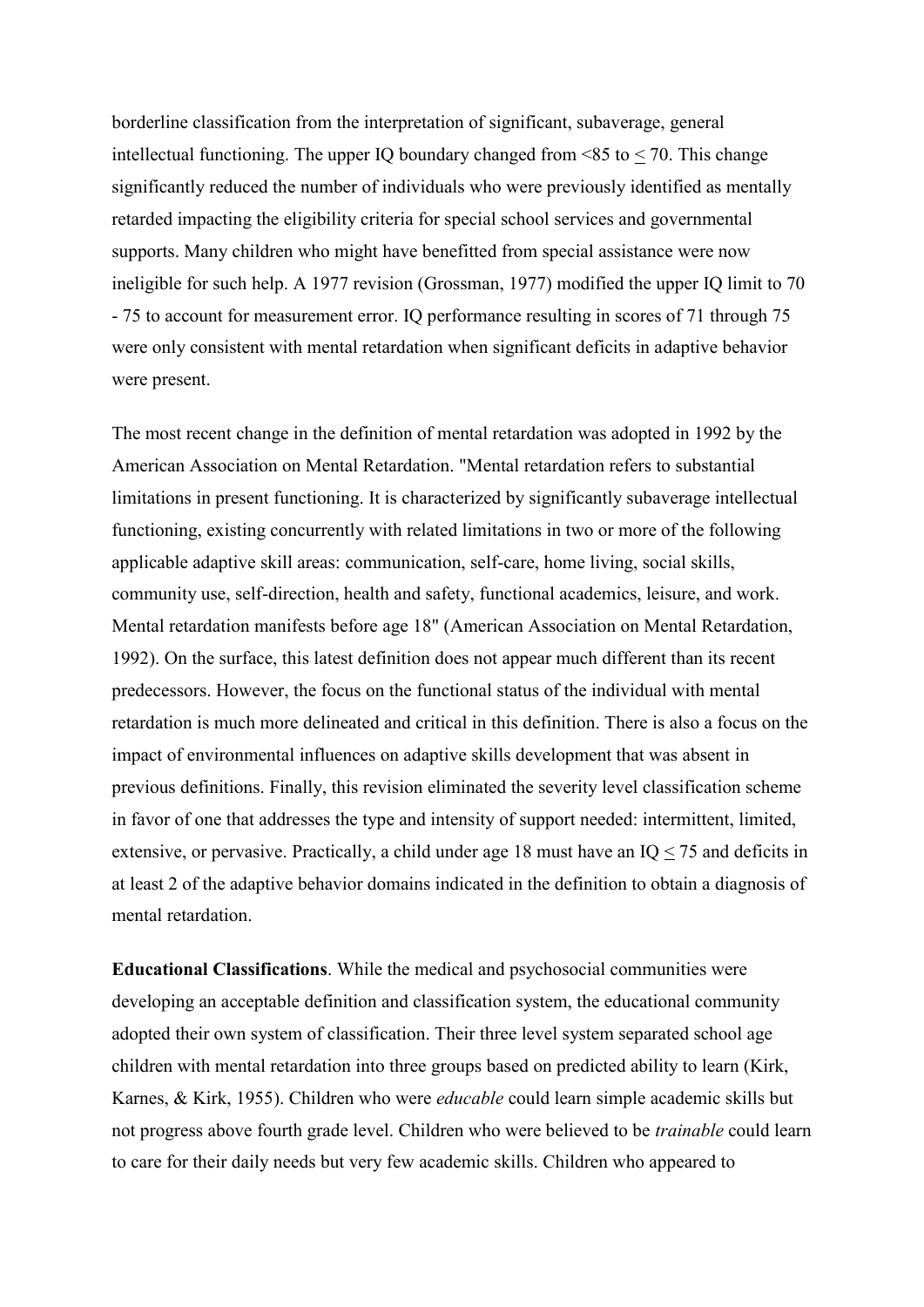be *untrainable* or totally dependent were considered in need of long term care, possibly in a residential setting. Some form of this scheme is still in use today in many school systems across the country.

**DSM-IV**. DSM-IV attempts to blend the 1977 and 1992 definitions put forth by the American Association on Mental Retardation. It adopts the 1992 definition, but retains the severity level classification scheme from the 1977 definition. The upper IQ limit is 70, and an individual must have delays in at least two of the 10 areas outlined in the 1992 definition. In general, the overview of mental retardation in DSM-IV is thorough and easy to follow. However, it should be noted that comprehensive cognitive and adaptive skill assessment is necessary to make the diagnosis; it should not be made on the basis of an office visit or developmental screening.

**ICD-10**. ICD-10 is the tenth revision of the International Classification of Diseases (World Health Organization, 1993). It is currently in use in some countries around the world but will not be adopted for use in the United States until after the year 2000. ICD-10 differs from ICD-9 in at least two key ways. First, it includes more diagnoses and is, consequently, much larger. The second major change is the coding scheme. The diagnostic codes have been changed from numeric codes to codes that begin with an alphabet letter and are followed by two or more numbers (e.g., mild mental retardation has changed from 317 to F70).

ICD-10 characterizes mental retardation as a condition resulting from a failure of the mind to develop completely. Unlike DSM-IV and the Classification Manual of the AAMR, ICD-10 suggests that cognitive, language, motor, social, and other adaptive behavior skills should all be used to determine the level of intellectual impairment. ICD-10 also supports the idea of dual diagnosis, suggesting that mental retardation may be accompanied by physical or other mental disorders.

Four levels of mental retardation are specified in ICD-10: F70 mild (IQ 50 - 69), F71 moderate (IQ 35 - 49), F72 severe (IQ 20 - 34), and F73 profound (IQ below 20). IQ should not be used as the only determining factor. Clinical findings and adaptive behavior should also be used to determine level of intellectual functioning. Two additional classifications are possible: F78 other mental retardation and F79 unspecified mental retardation. Other mental retardation (F78) should be used when associated physical or sensory impairments make it difficult to establish the degree of impairment. Unspecified mental retardation (F79) should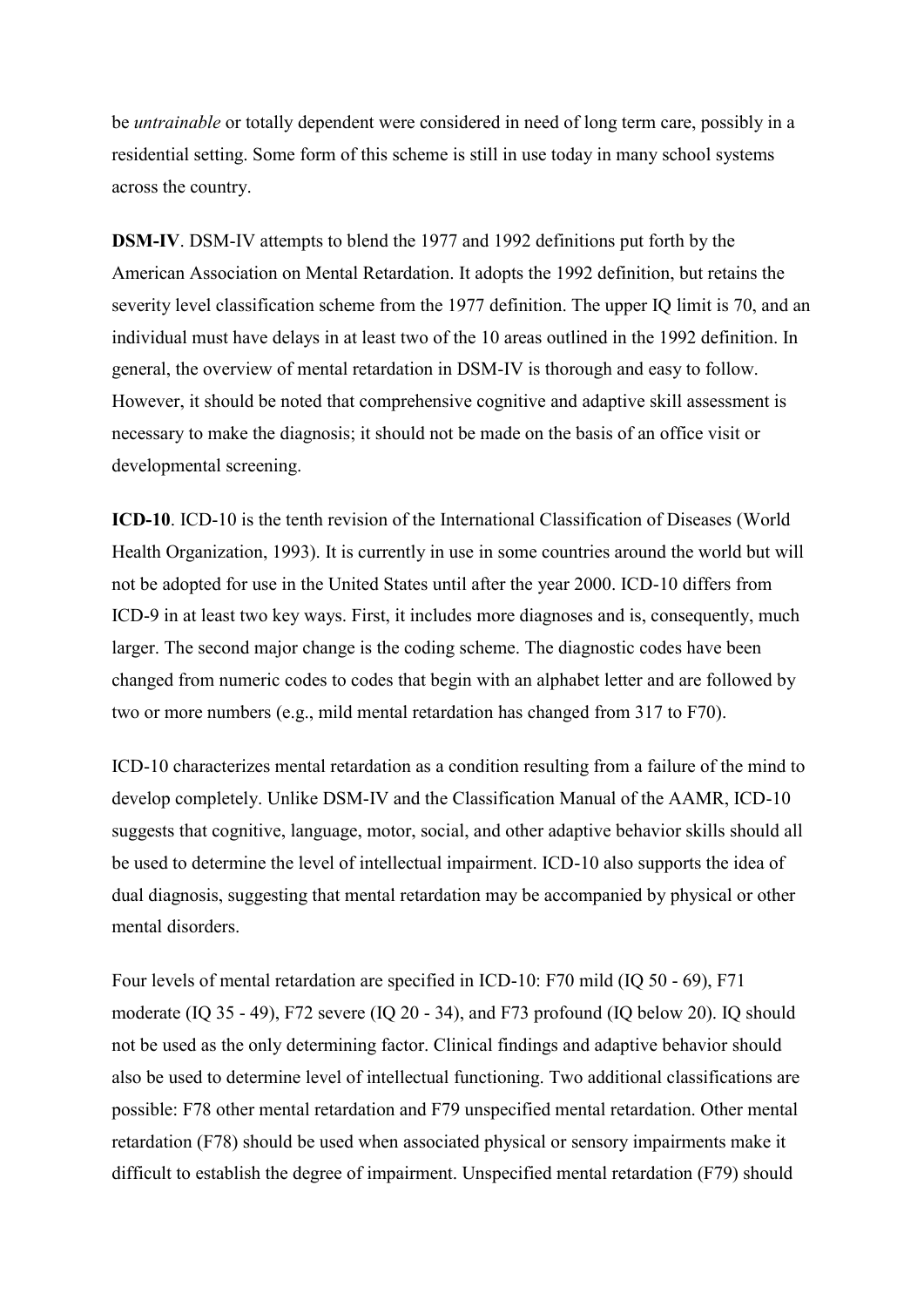be used when there is evidence of mental retardation but not enough information to establish a level of functioning (e.g., a toddler with significant delays in development who is too young to be assessed with an IQ measure).

## **References**

Achenbach, T. M. & Edelbrock, C. S. (1986). Child Behavior Checklist. Burlington, VT: Author.

American Association on Mental Retardation. (1992). Mental retardation: Definition, classification, and systems of supports. Washington, D. C.: American Association on Mental Retardation.

Baird, P. A. & Sadovnick, A. D. (1985). Mental retardation in over half-a-million conservative livebirths: An epidemiological study. American Journal of Mental Deficiency, 89, 323-330.

Baroff, G. S. (1991). Developmental disabilities: Psychological aspects. Austin, TX: Pro-Ed.

Batshaw, M. L., & Perret, Y. M. (1992). Children with Disabilities. Baltimore: Paul H. Brookes Publishing Co.

Bayley, N. (1993). Bayley Scales of Infant Development: Second edition. San Antonio, TX: The Psychological Corporation Harcourt Brace Janovich, Inc..

Borthwick-Duffy, S. A. & Eyman, R. K. (1990). Who are the dually diagnossed? American Journal on Mental Retardation, 94, 586-595.

Bregman, J. D. (1988). Treatment approaches for the mentally retarded. In R. Michels, A. M. Cooper, S. B., Guze, et al. (Eds.), Psychiatry (pp. 1-11). Philadelphia: J. B. Lippencott.

Bregman, J. D. (1991). Current developments in the understanding of mental retardation. Part ll: Psychopathology. Journal of the American Academy of Child and Adolescent Psychiatry, 30, 861-872.

Bryant, B. R., Taylor, R. L., Pedrotty-Rivera, D. (1996). AAA Assessment of Adaptive Areas. Austin, TX: Pro-Ed.

Burgemeister, B. B., Blum, L. H. & Lorge, I. (1972). Columbia Mental Maturity Scale. San Antonio, TX: Psychological Corporation Harcourt Brace Janovich, Inc.

Committee on Classifcation of Feeble-minded. (1910). Journal of Psycho-Asthenics, 15, 61- 67.

Conners, C. K. (1990). Manual for Conners' Rating Scales. Toronto,

Canada: Multi-Health Systems. 1990.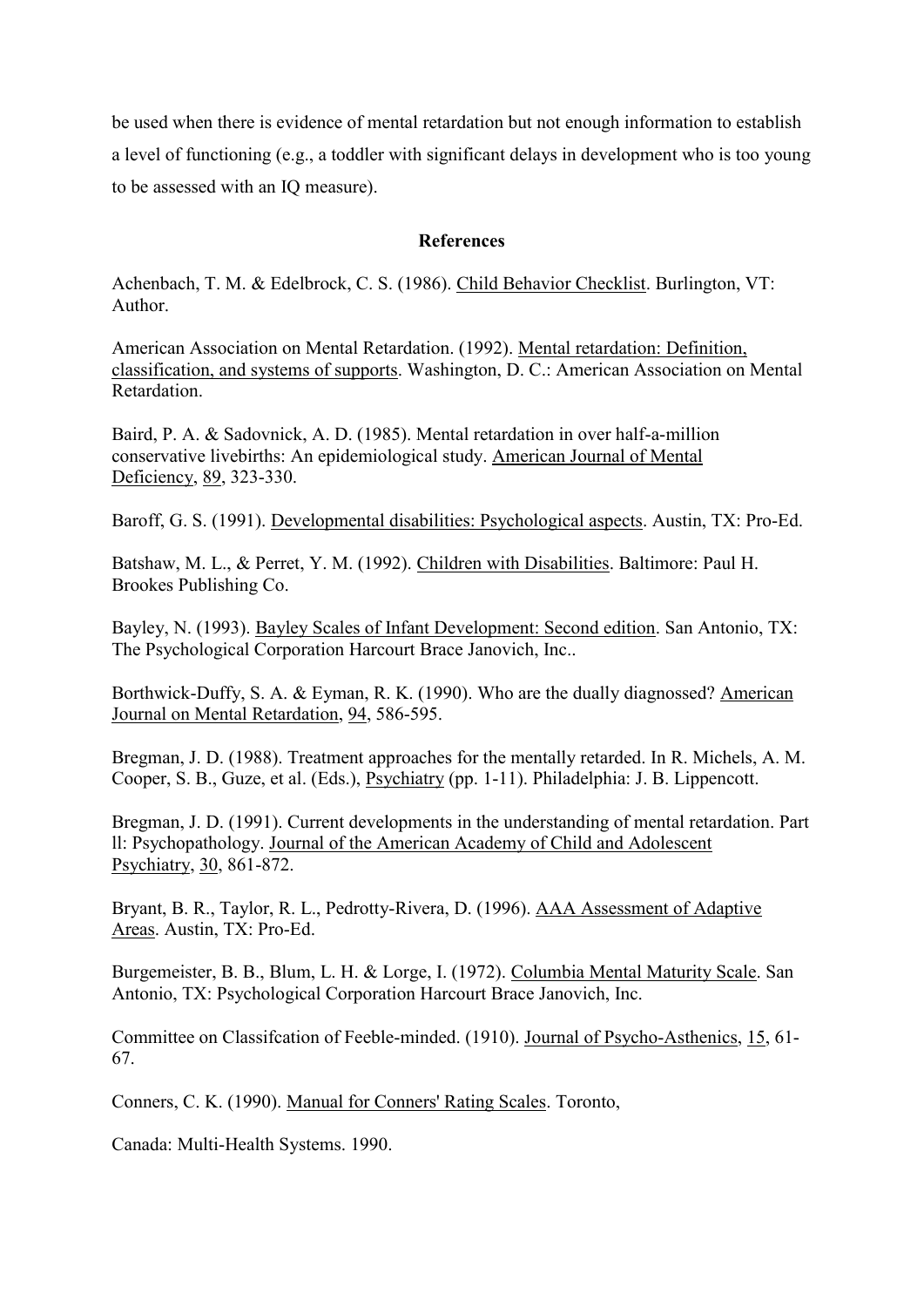Corbett, J. A. (1985). Mental retardation: Psychiatric aspects. In M. Rutter & L. Hersov (Eds.), Child and Adolescent Psychiatry: Modern Approached (2nd ed.) (pp. 661-678). Oxford: Blackwell Scientific Publications.

Doll, E. A. (1953). The Measurement of Social Competence. A Manual for the Vineland Social Maturity Scale. Washington DC: Educational Test Bureau.

Doll, E. A. (1962). Trends and problems in the education of the mentally retarded, 1800 - 1940. American Journal of Mental Deficiency, 72, 175-183.

Dunn, L. M., & Dunn, L. M. (1981). Peabody Picture Vocabulary Test-Revised. Circle Pines, MN: American Guidance Service.

Eaton, L. A., & Menolascino, F. J. (1982). Psychiatric disorders in the mentally retarded: types, problems, and challenges, American Journal of Psychiatry, 139, 1297-1303.

Elliot, C. D. (1990). Differential ability scales. San Antonio, TX: The Psychological Corporation Harcourt Brace Janovich, Inc.

Gostason, R. (1985). Psychiatric illness among the mentally retarded. A Swedish population study. Acta Psychiatrica Scandinavia, 70, 1-117.

Gresham, F. M. & Elliot, S. N. (1990). Social Skill Rating System. Circle Pines, MN: American Guidance Service, Inc.

Grossman, H. J. (Ed.). (1973). Manual on terminology in mental retardation (1973 rev.). Washington, D. C.: American Association on Mental Deficiency.

Grossman, H. J. (Ed.). (1977). Manual on terminology in mental retardation (1977 rev.). Washington, D. C.: American Association on Mental Deficiency.

Heber, R. A. (1961). A manual on terminology and classification in mental retardation (2nd ed.). Monograph Supplement to the American Journal of Mental Deficiency.

Jacobson, J. W. (1990). Do some mental disorders occur less frequently among persons with mental retardation? American Journal of Mental Retardation, 94, 596-602.

Jastak, S., & Wilkinson, G. S. (1984). WRAT-R: Wide Range Achievement Test Administration Manual. Los Angeles: Western Psychological Services.

Kaufman, A. S. & Kaufman, N. L. (1985). Kaufman test of educational achievement. Circle Pines, MN: American Guidance Service.

Kirk, S. A., Karnes, M. B., & Kirk, W. D. (1955). You and your retarded child. New York: Macmillan.

Kuhlman, F. (1941). Definition of mental deficiency. American Journal of Mental Deficiency, 46, 206-213.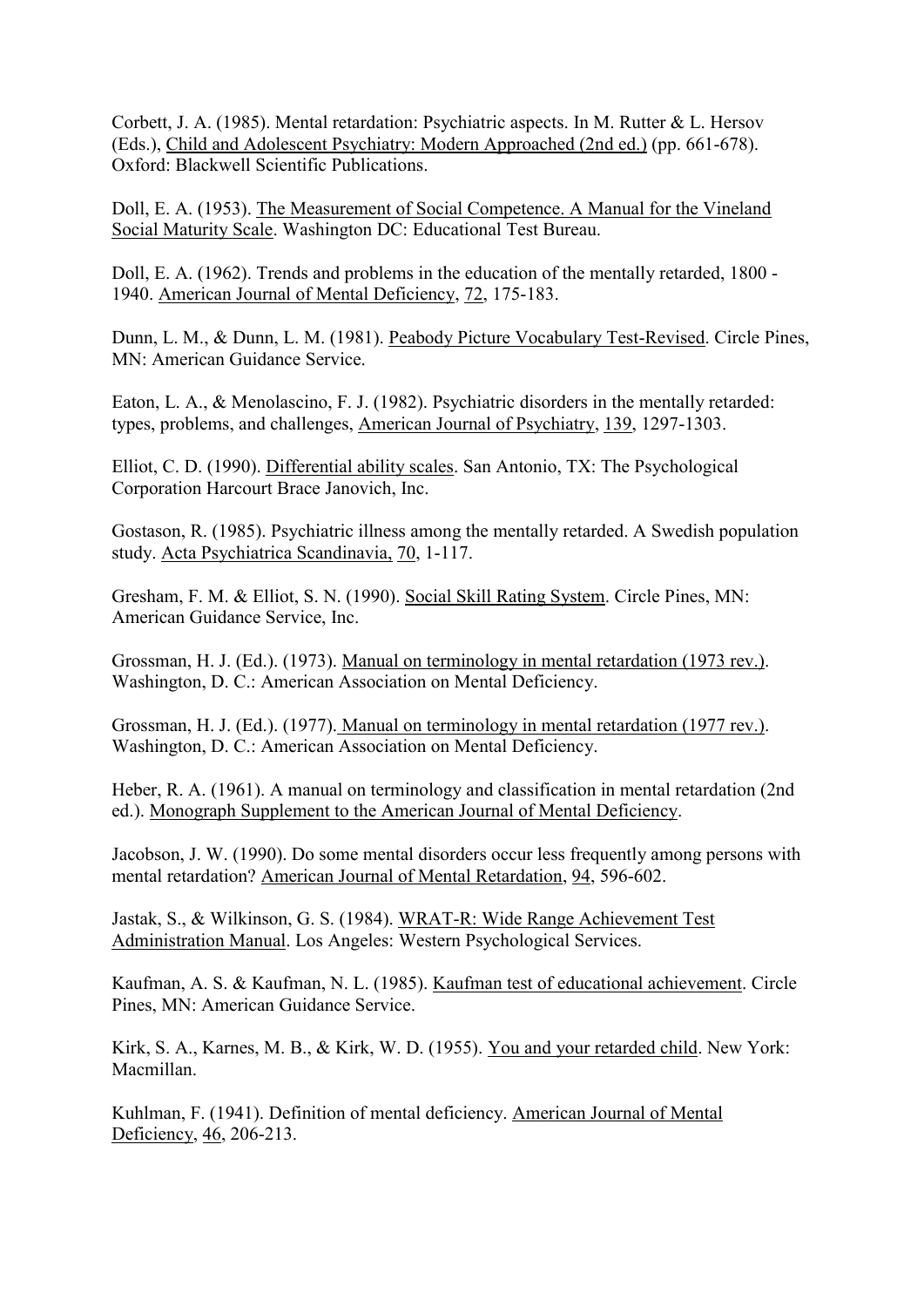Lambert, N., Nihara, K., & Leland, H. (1993). AAMR Adaptive Behavior Scale - School  $(2<sup>nd</sup> Ed.)$ . Austin, TX: Pro-Ed.

Leiter, R. G. (1948). Leiter International Performance Scale. Wood Dale, IL: Stoelting Co.

Lewis, M. H., & MacLean, W. E. (1982). Issues in treating emotional disorders. In J. L. Matson & R. P. Barrett (Eds.), Progress in Behavior modification (Vol. 1). San Diego: Academic Press.

Lubetsky, M. J., Mueller, L., Madden, K., Walker, R., & Len, D. (1995). Familycentered/interdisciplinary team approach to working with families of children who have mental retardation. Mental Retardation, 33, 251-256.

Matson, J. L. (1982). Depression in the mentally retarded: A review. Education and Training in the Mentally Retarded, 17, 159-163.

Matson, J. L., & Sevin, J. A. (1994). Theories of dual diagnosis in mental retardation. Journal of Consulting and Clinical Psychology, 62, 6-16.

McCarthy, D. A. (1972). McCarthy Scales of Children's Abilities. San Antonio: The Psychological Corporation.

McLaren, J. & Bryson, S. E. (1987). Review of recent epidemiological studies in mental retardation: Prevalence, associated disorders, and etiology. American Journal of Mental Retardation, 92, 243-254.

Menolascino, F. J. (1977). Challenged in mental retardation progressive ideology and services. New Your: Huyman Services Press.

Nihira, K., Leland, H., & Lambert, N. (1993). AAMD Adaptive Behavior Scale - Residential and Community (2<sup>nd</sup> Ed.). Austin, TX: Pro-Ed.

Quay, H. C. & Peterson, D. R. (1987). Manual for the Revised Behavior Problem Checklist. Coral Gables, FL: Author, University of Miami.

Reiss, S. (1990). Prevalence of dual diagnosis in community-based programs in the Chicago metropolitan area. American Journal on Mental Retardation, 94, 578-584.

Reiss, S. A., & Benson, B. A. (1985). Psychosocial correlates of depression in mentally retarded adults: Minimal social support and stigmatization. American Journal on Mental Deficiency, 89, 331-337.

Reiss, S., & Szyszko, J. (1983). Diagnostic overshadowing and professional experience with mentally retarded persons. American Journal of Mental Deficiency, 87, 396-402.

Roid, G. & Miller, L. (1997). Leiter International Performance Scale - Revised. Wood Dale, IL: Stoelting Co.